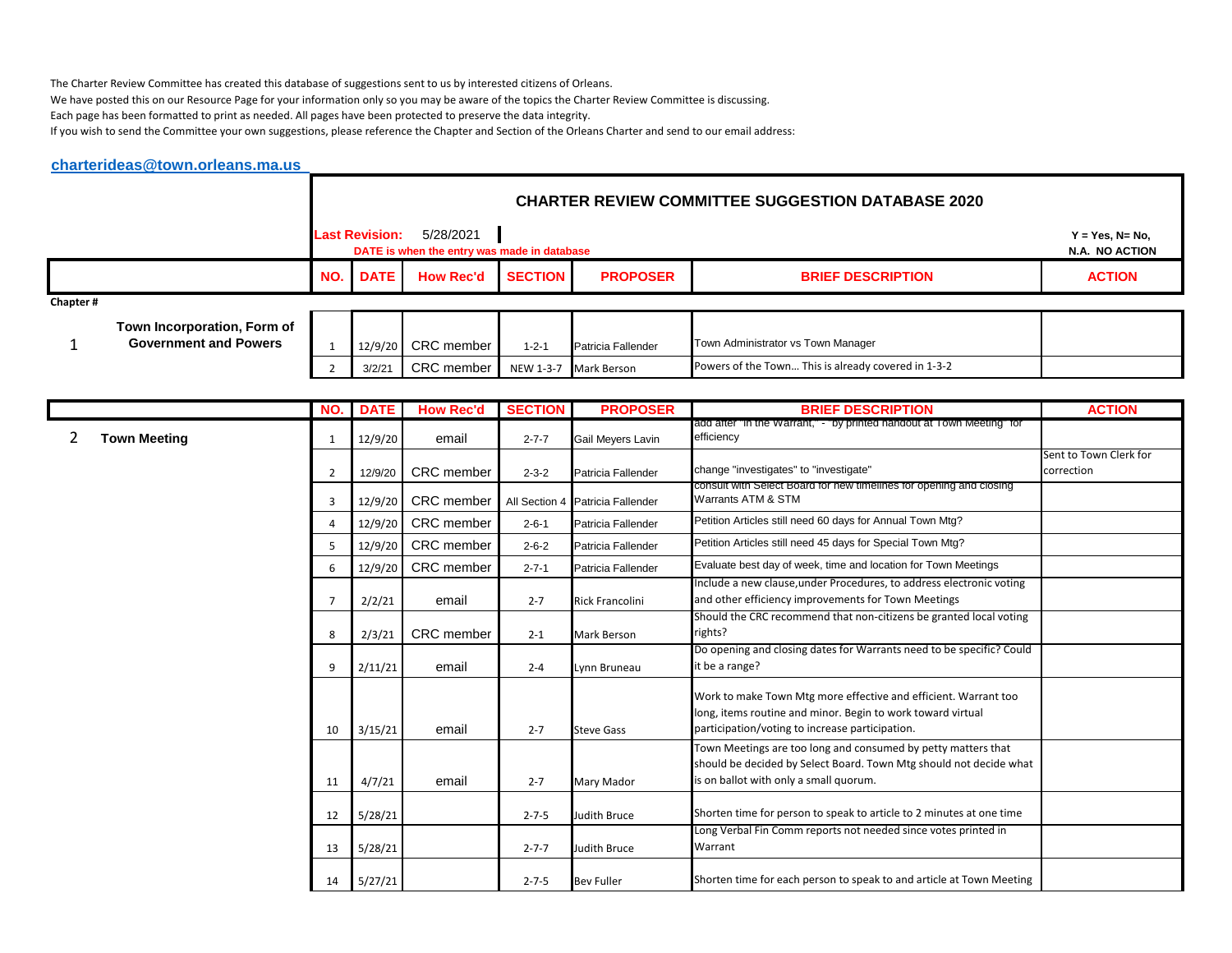|                                          |                |               |                       |                          |                                  | Select Board andFin Com should prin theirrrreasons for support or non-                                                              |               |
|------------------------------------------|----------------|---------------|-----------------------|--------------------------|----------------------------------|-------------------------------------------------------------------------------------------------------------------------------------|---------------|
|                                          | 15             | 5/27/21       |                       | 2-7-6 & 2-7-7 Bev Fuller |                                  | support of an Article in the Warrant                                                                                                |               |
|                                          |                |               |                       |                          |                                  | Shorten allowable speaking time to 2 minutes, even for Select Board                                                                 |               |
|                                          | 16             | 6/9/21        |                       | $2 - 7 - 5$              | Rigney Cunningham                | and Fin Comm                                                                                                                        |               |
|                                          | 17             | 6/9/21        |                       | $2 - 7$                  | Rigney Cunningham                | Forego reading every article and instead read summary or just say "as<br>written in the Warrant"                                    |               |
|                                          |                |               |                       |                          |                                  | Bundle similar items into categories, such as, Transfer of Funds,<br>Funding Union Contracts, Easements. Voters can always voice an |               |
|                                          | 18             | 6/9/21        |                       | $2 - 7$                  | Rigney Cunningham                | objectionto a single item                                                                                                           |               |
|                                          | 19             | 6/9/21        |                       | $2 - 7$                  | Rigney Cunningham                | Eliminate the obvious - paying last years bills                                                                                     |               |
|                                          | 20             | 6/9/21        |                       | $2 - 7$                  | Rigney Cunningham                | If Article in Warrant requires a graph, simplify graph or provide<br>adequate codes, e.g. Art 61 at last TM Zoning Amendment        |               |
|                                          | NO.            | <b>DATE</b>   | <b>How Rec'd</b>      | <b>SECTION</b>           | <b>PROPOSER</b>                  | <b>BRIEF DESCRIPTION</b>                                                                                                            | <b>ACTION</b> |
| <b>Board of Selectmen - Select Board</b> | 1              | 12/9/20       | CRC member            | $3 - 3 - 4$              | M.Berson & Jfuller               | Emergency Preparedness Plan - Unusual Circumstances (Evacuations)                                                                   |               |
|                                          | $\overline{2}$ | 12/9/20       | CRC member            | $3 - 9 - 2$              | Mark Berson                      | add "Climate Change/Global Warming Committee" (ref. new 6-12-1)                                                                     |               |
|                                          |                |               |                       |                          |                                  | Insert a section that would direct the Select Board to adopt a Code of                                                              |               |
|                                          |                |               | CRC member            |                          |                                  | Conduct for the Town of Orleans (CRC discussion and concensus to<br>add this to database on 1/4/21)                                 |               |
|                                          | 3              | 1/4/21        |                       | $3-2$ new                | <b>Mark Berson</b>               |                                                                                                                                     |               |
|                                          |                |               |                       |                          |                                  | How does the Select Board control how the TA implements its                                                                         |               |
|                                          | 4              | 1/31/21       | email                 |                          | <b>Orleans Resident</b>          | policies? It looks like SB can only suggest after establishing a policy.                                                            |               |
|                                          | 5              | 2/1/21        | CRC mtg Input         | <b>NEW 3-8-5</b>         | <b>CRC Consensus</b>             | Add new clause directing Select Board to develop and adopt a Code of<br>Conduct for the Town of Orleans.                            |               |
|                                          |                |               |                       |                          |                                  | Can the compensation for the Select Board members and Chairperson                                                                   |               |
|                                          |                |               |                       |                          |                                  | be indexed so that it can be changed in between Charter updates if so                                                               |               |
|                                          | 6              | 2/11/21       | email                 | $3 - 1 - 4$              | Lynn Bruneau                     | desired?                                                                                                                            |               |
|                                          |                |               |                       |                          |                                  | Change parameters for IMA regarding \$ amounts and duration.                                                                        |               |
|                                          | 7              | 2/11/21       | email                 | $3 - 5 - 3$              | Lynn Bruneau                     | Perhaps delete from Charter                                                                                                         |               |
|                                          |                |               |                       |                          |                                  | Language for General Code of Conduct and Code of Conduct for Select                                                                 |               |
|                                          |                |               |                       |                          |                                  | Board provided as suggested draft to Select Board. Not to be included<br>in Code of Conduct Charter Article.                        |               |
|                                          | 8              | $3/2 - 3/202$ | CRC member            | New 3-8-5                | <b>Mark Berson</b>               | How are the Charter, By-laws and rules and regulations reviewed and                                                                 |               |
|                                          | 9              | 3/9/21        | CRC member            |                          | 3-3-3 & 3-8-4 Patricia Fallender | enforced?                                                                                                                           |               |
|                                          | 10             |               |                       |                          |                                  |                                                                                                                                     |               |
|                                          | 11             |               |                       |                          |                                  |                                                                                                                                     |               |
|                                          | NO.            | <b>DATE</b>   | <b>How Rec'd</b>      | <b>SECTION</b>           | <b>PROPOSER</b>                  | <b>BRIEF DESCRIPTION</b>                                                                                                            | <b>ACTION</b> |
| 4<br>The Town Administrator              | 1              |               | 12/9/20 CRC mtg Input | All Sections             |                                  | Town Administrator vs Town Manager (responsibilities and duties) - Mtg<br>with TA John Kelly                                        |               |
|                                          |                |               |                       |                          |                                  | What failsafes are there if a new TA or TM takes advantage of the                                                                   |               |
|                                          | $\overline{2}$ | 1/31/21       | email                 |                          | <b>Orleans Resident</b>          | breadth of power given in the Charter job description?                                                                              |               |
|                                          | 3              |               |                       |                          |                                  |                                                                                                                                     |               |
|                                          | 4              |               |                       |                          |                                  |                                                                                                                                     |               |
|                                          | NO.            | <b>DATE</b>   | <b>How Rec'd</b>      | <b>SECTION</b>           | <b>PROPOSER</b>                  | <b>BRIEF DESCRIPTION</b>                                                                                                            | <b>ACTION</b> |
| 5.                                       |                |               |                       |                          |                                  | Elected vs Appointed Members of Town Board/Committees                                                                               |               |
| <b>Elected Town Boards and Officers</b>  | 1              | 12/9/20       | CRC member            | <b>All Sections</b>      | Mark Berson                      |                                                                                                                                     |               |
|                                          | $\overline{2}$ | 12/9/20       | CRC member            | $5 - 9 - 2$              | Jon Fuller                       | Old Kings Highway District Committee                                                                                                |               |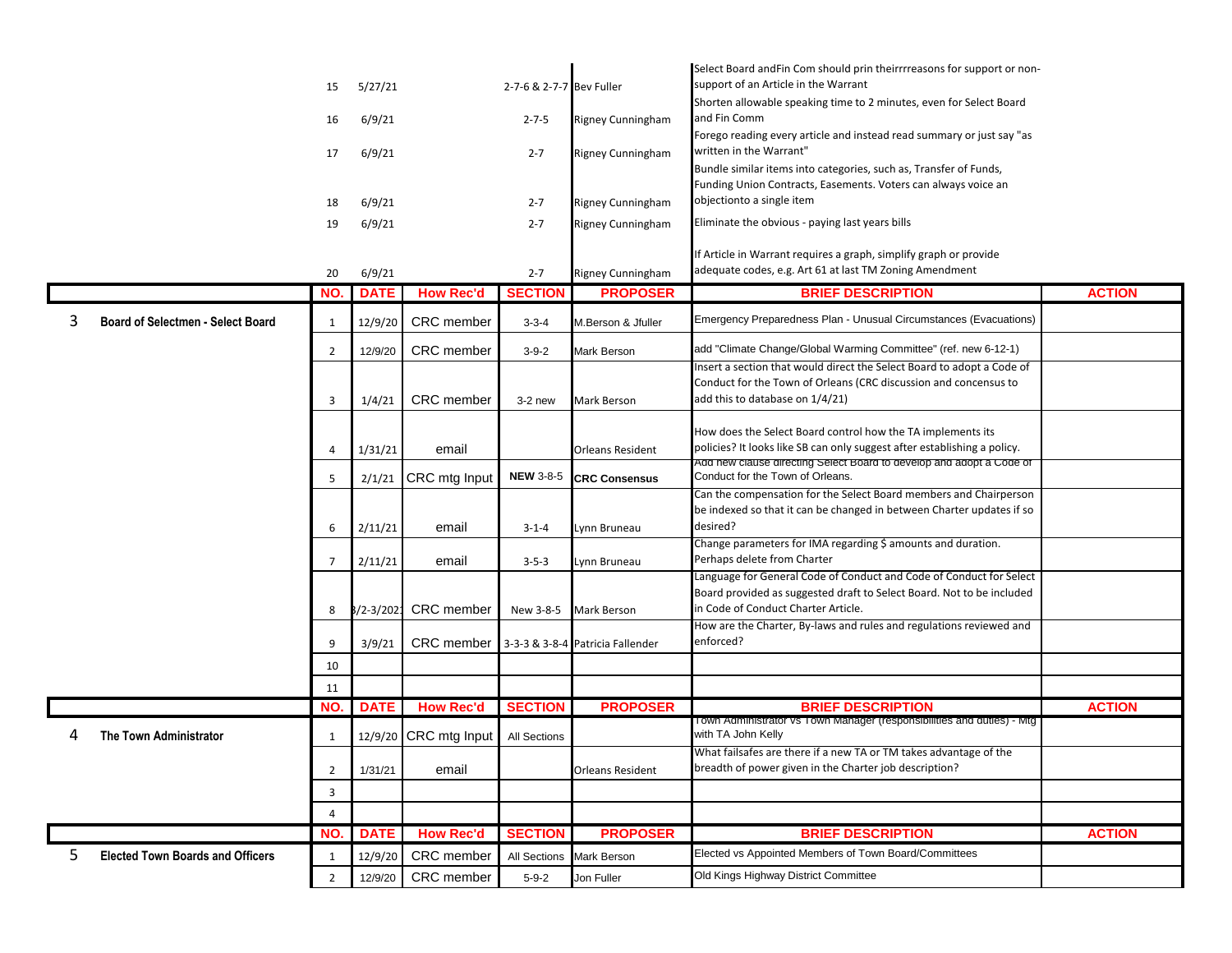|   |                                      |                |             |                   |                          |                                       | Add word "bodies" in first line so that clause reads "vacancies in                          |                        |
|---|--------------------------------------|----------------|-------------|-------------------|--------------------------|---------------------------------------|---------------------------------------------------------------------------------------------|------------------------|
|   |                                      |                |             |                   |                          |                                       | elected Town multi-member bodies other than the Board of                                    |                        |
|   |                                      |                |             |                   |                          |                                       | Selectmen"                                                                                  |                        |
|   |                                      | $\overline{3}$ | 2/11/21     | email             | $5 - 2 - 1$              | Lynn Bruneau                          | Delete extraneous (2/3 vote required) from end of this clause. Appears                      |                        |
|   |                                      |                |             |                   |                          |                                       |                                                                                             |                        |
|   |                                      |                |             |                   |                          |                                       | to be wording from Warrant vote that was left on by mistake from                            | Sent to Town Clerk for |
|   |                                      | 4              | 2/11/21     | email             | $5 - 3 - 1$              | Lynn Bruneau                          | 2017 amendment                                                                              | correction             |
|   |                                      | 5              |             |                   |                          |                                       |                                                                                             |                        |
|   |                                      | 6              |             |                   |                          |                                       |                                                                                             |                        |
|   |                                      | NO.            | <b>DATE</b> | <b>How Rec'd</b>  | <b>SECTION</b>           | <b>PROPOSER</b>                       | <b>BRIEF DESCRIPTION</b>                                                                    | <b>ACTION</b>          |
| 6 | <b>Appointed Multi-Member Bodies</b> | $\mathbf{1}$   | 12/9/20     | CRC member        | All Sections             | Mark Berson                           | Elected vs Appointed Members of Town Board/Committees                                       |                        |
|   |                                      | $\overline{2}$ | 12/9/20     | CRC member        | <b>NEW</b>               | <b>Mark Berson</b>                    | New Section!! Climate Change/Global Warming Committee                                       |                        |
|   |                                      | 3              | 12/9/20     |                   | <b>NEW</b>               | Citizen?                              | New Section!! Police Department Oversight Committee                                         |                        |
|   |                                      | 4              | 12/9/20     | CRC member        | <b>NEW</b>               | Jon Fuller                            | New Section!! Affordable Housing Committee and Trust                                        |                        |
|   |                                      |                |             |                   |                          |                                       | New Section!! The Recreation Advisory Committee would like to expand                        |                        |
|   |                                      | 5              | 1/13/21     | email             | <b>NEW</b>               | Tracy Murphy, Chm RAC                 | its scope and become a Recreation Commisssion                                               |                        |
|   |                                      | 6              | 1/12/21     | email             |                          | Robert Cunningham                     | Select Board should be sure to appoint multi-member body members to<br>overlapping terms    |                        |
|   |                                      |                |             |                   |                          |                                       | There seem to be too many committees and not enough volunteers.                             |                        |
|   |                                      | $\overline{7}$ | 1/12/21     | email             |                          | Robert Cunningham                     | Having a few committees with important deliverables for the Town is a<br>much better option |                        |
|   |                                      |                |             |                   |                          |                                       | Increase Board of Water and Sewer Commisssioners to 5 regular                               |                        |
|   |                                      |                |             |                   |                          |                                       | Members, 2 Alternates and 1 each Planning Board and Board of Health                         |                        |
|   |                                      | 8              | 1/19/21     | email             | $6 - 8 - 2$              | Dick Hartmann ChBWSC Representatives. |                                                                                             |                        |
|   |                                      |                |             |                   |                          |                                       | Change "Conservation Commission" title to "Conservation Committee'                          |                        |
|   |                                      | 9              | 1/4/21      | CRC member        | 6-4-1 & 6-4-2 Jon Fuller |                                       | (check MGL statute)                                                                         |                        |
|   |                                      |                |             |                   |                          |                                       | Change "Board of Water and Sewer Commissioners" title to "Water                             |                        |
|   |                                      | 10             | 1/4/21      | CRC member        | $6 - 8$                  | Jon Fuller                            | and Sewer Board"                                                                            |                        |
|   |                                      | 11             | 1/4/21      | <b>CRC</b> member | $6 - 10 - 1$             | Jon Fuller                            | Change "Historical Commission" title to "Historical Committee"                              |                        |
|   |                                      |                |             |                   |                          |                                       |                                                                                             |                        |
|   |                                      |                |             |                   |                          |                                       | Add the words "and vote" to clarify that associate members acting in                        |                        |
|   |                                      | 12             | 2/10/21     | email             | $6 - 4 - 1$              |                                       | John Jannell Cons Comm the absence of regular Cons Comm members have that ability.          |                        |
|   |                                      | 13             | 2/14/21     | <b>CRC</b> member | $6 - 4 - 1$              | Patricia Fallender                    | correct spelling in last sentence by changing "even" to "event"                             |                        |
|   |                                      | 14             | 2/15/21     | CRC member        | <b>New 6-9-2</b>         | Mark Berson                           | Add here regarding amending Charter but already covered by clause 10-<br>$1 - 1$            |                        |
|   |                                      |                |             |                   |                          |                                       | Should reference to "sewer rates" be clarified to reflect "taxes and                        |                        |
|   |                                      | 15             | 2/11/21     | email             | $6 - 8 - 3$              | Lynn Bruneau                          | betterment fees" or just be more generic?                                                   |                        |
|   |                                      |                |             |                   |                          |                                       | delete line "{Amended 5-12-2014 ATM, Art.26} as not relevant to this                        | Sent to Town Clerk for |
|   |                                      | 16             | 3/1/21      | <b>CRC</b> member | $6 - 10 - 1$             | Patricia Fallender                    | clause                                                                                      | correction             |
|   |                                      |                |             |                   |                          |                                       |                                                                                             |                        |
|   |                                      |                |             |                   |                          |                                       | Consider adding a Recreation representative to the Community                                |                        |
|   |                                      |                |             |                   |                          |                                       | Preservation Committee since it is now an eligible funding category                         |                        |
|   |                                      | 17             | 3/5/21      | email             | $6 - 11 - 1$             | Rick Francolini                       | under the Community Preservation Act.                                                       |                        |
|   |                                      |                |             |                   |                          |                                       | The RAC recommends a "Community Coordinator" and reiterates need                            |                        |
|   |                                      | 18             | 5/28/21     |                   | <b>NEW</b>               | <b>Tracy Murphy ChmRAC</b>            | for RAC                                                                                     |                        |
|   |                                      | 19             |             |                   |                          |                                       |                                                                                             |                        |
|   |                                      | NO.            | <b>DATE</b> | <b>How Rec'd</b>  | <b>SECTION</b>           | <b>PROPOSER</b>                       | <b>BRIEF DESCRIPTION</b>                                                                    | <b>ACTION</b>          |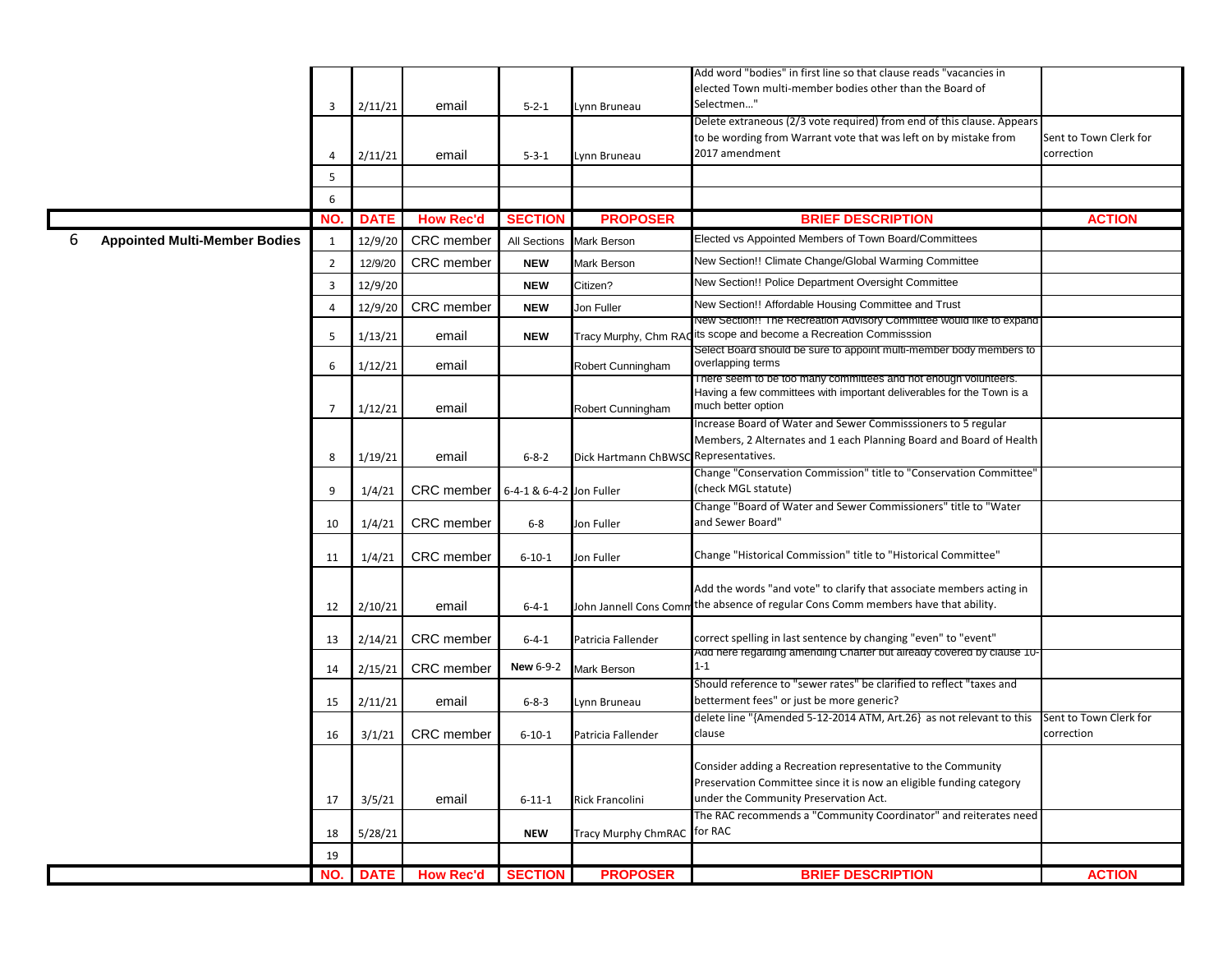| 7  | <b>Citizen Participation, Elections and Recal</b> | $\mathbf{1}$   | 12/9/20     |                      | $7 - 1 - 2$      | Jon Fuller?            | Use of Public Hearings                                                                                                                          |                                      |
|----|---------------------------------------------------|----------------|-------------|----------------------|------------------|------------------------|-------------------------------------------------------------------------------------------------------------------------------------------------|--------------------------------------|
|    |                                                   |                |             |                      |                  |                        | Orleans needs to implement and sustain a Communications Strategy                                                                                |                                      |
|    |                                                   | $\overline{2}$ | 2/8/21      | email                | $7 - 1 - 1$      | Joan Francolini        | by funding a user friendly website, better email and phone<br>communications, and social media platforms.                                       |                                      |
|    |                                                   |                |             |                      |                  |                        |                                                                                                                                                 | Sent to Town Clerk for               |
|    |                                                   | 3              | 3/1/21      | CRC member           | $7 - 1 - 1$      | Patricia Fallender     | change first word of fourth line from "appropriated" to "appropriate"                                                                           | correction                           |
|    |                                                   | 4              |             |                      |                  |                        |                                                                                                                                                 |                                      |
|    |                                                   | 5              |             |                      |                  |                        |                                                                                                                                                 |                                      |
|    |                                                   | NO.            | <b>DATE</b> | <b>How Rec'd</b>     | <b>SECTION</b>   | <b>PROPOSER</b>        | <b>BRIEF DESCRIPTION</b>                                                                                                                        | <b>ACTION</b>                        |
| 8  | <b>Financial Provisions and Procedures</b>        | $\mathbf{1}$   |             |                      |                  |                        |                                                                                                                                                 |                                      |
|    |                                                   | $\overline{2}$ |             |                      |                  |                        |                                                                                                                                                 |                                      |
|    |                                                   | $\overline{3}$ |             |                      |                  |                        |                                                                                                                                                 |                                      |
|    |                                                   | 4              |             |                      |                  |                        |                                                                                                                                                 |                                      |
|    |                                                   | 5              |             |                      |                  |                        |                                                                                                                                                 |                                      |
|    |                                                   | NO.            | <b>DATE</b> | <b>How Rec'd</b>     | <b>SECTION</b>   | <b>PROPOSER</b>        | <b>BRIEF DESCRIPTION</b>                                                                                                                        | <b>ACTION</b>                        |
| 9  | <b>Planning and The Environment</b>               | $\mathbf{1}$   | 12/9/20     | CRC member           | <b>NEW 9-1-6</b> | MBerson & JFuller      | New Section!! Economic Development Plan                                                                                                         |                                      |
|    |                                                   |                |             |                      |                  |                        | Should Charter address issue of derelict buildings in Orleans economic                                                                          |                                      |
|    |                                                   | $\overline{2}$ | 2/2/21      | email                | $9 - 1$          | <b>Rick Francolini</b> | centers? Or is this a Zoning bylaw issue best addressed by the Planning<br>Board?                                                               |                                      |
|    |                                                   | $\overline{3}$ |             | <b>CRC</b> member    | <b>NEW 9-1-6</b> | Maxine Minkoff         | Add New Section addressing Economic Development                                                                                                 |                                      |
|    |                                                   | $\overline{4}$ | 2/1/21      | CRC member           | <b>NEW 9-1-7</b> | <b>Maxine Minkoff</b>  | Add New Section addressing Climate Change                                                                                                       |                                      |
|    |                                                   |                | 2/1/21      |                      |                  |                        | Change title of this section from "Official Town Plan" to "Orleans                                                                              |                                      |
|    |                                                   |                |             |                      |                  |                        | Comprehensive Plan". This change was made by 2007 CRC and                                                                                       | Sent to Town Clerk for               |
|    |                                                   | 5              | 2/11/21     | email                | $9 - 2$          | Lynn Bruneau           | effective 2008                                                                                                                                  | correction                           |
|    |                                                   | 6              | 2/11/21     | <b>CRC</b> member    | $9 - 1 - 3$      | Gail Meyers Lavin      | Change "environment" to environmental" (end of 2nd line)                                                                                        | Sent to Town Clerk for<br>correction |
|    |                                                   | $\overline{7}$ |             |                      |                  |                        |                                                                                                                                                 |                                      |
|    |                                                   | 8              |             |                      |                  |                        |                                                                                                                                                 |                                      |
|    |                                                   | NO.            | <b>DATE</b> | <b>How Rec'd</b>     | <b>SECTION</b>   | <b>PROPOSER</b>        | <b>BRIEF DESCRIPTION</b>                                                                                                                        | <b>ACTION</b>                        |
|    |                                                   |                |             |                      |                  |                        | Review, clarify and add more definitions to this section as needed.                                                                             |                                      |
| 10 | <b>Charter Operation and Maintenance</b>          | 1              | 2/1/21      | CRC mtg Input        | $10 - 4$         |                        |                                                                                                                                                 |                                      |
|    |                                                   | $\overline{2}$ | 2/11/21     | email                | $10-4-1$ (a)     | Lynn Bruneau           | List steps involved to adopt Charter Changes to clarify process to voters                                                                       |                                      |
|    |                                                   | $\overline{3}$ |             |                      |                  |                        |                                                                                                                                                 |                                      |
|    |                                                   | $\overline{4}$ |             |                      |                  |                        |                                                                                                                                                 |                                      |
|    |                                                   | NO.            | <b>DATE</b> | <b>How Rec'd</b>     | <b>SECTION</b>   | <b>PROPOSER</b>        | <b>BRIEF DESCRIPTION</b>                                                                                                                        | <b>ACTION</b>                        |
|    |                                                   |                |             |                      |                  |                        | Draft language to include part of original Introduction and "guiding<br>principles" and place prior to Chapter 1 of Charter. Re-insert original | Sent to Town Clerk for               |
| 11 | <b>Other Input</b>                                | $\mathbf{1}$   | 12/9/20     | <b>CRC</b> member    | Preamble         | Gail Meyers Lavin      | introduction before Preamble.                                                                                                                   | insertion                            |
|    |                                                   |                |             |                      |                  |                        | suggests a resident survey with short statement of what CRC can do<br>followed by multiple choice questions with space for comments and         |                                      |
|    |                                                   | 2              | 1/7/21      | email                |                  | Rigney Cunningham      | name and contact info for follow-up                                                                                                             |                                      |
|    |                                                   | 3              |             | $2/11/21$ CRC member | Preamble         | Mark Berson            | Suggested Preamble with additional language not in current Preamble                                                                             |                                      |